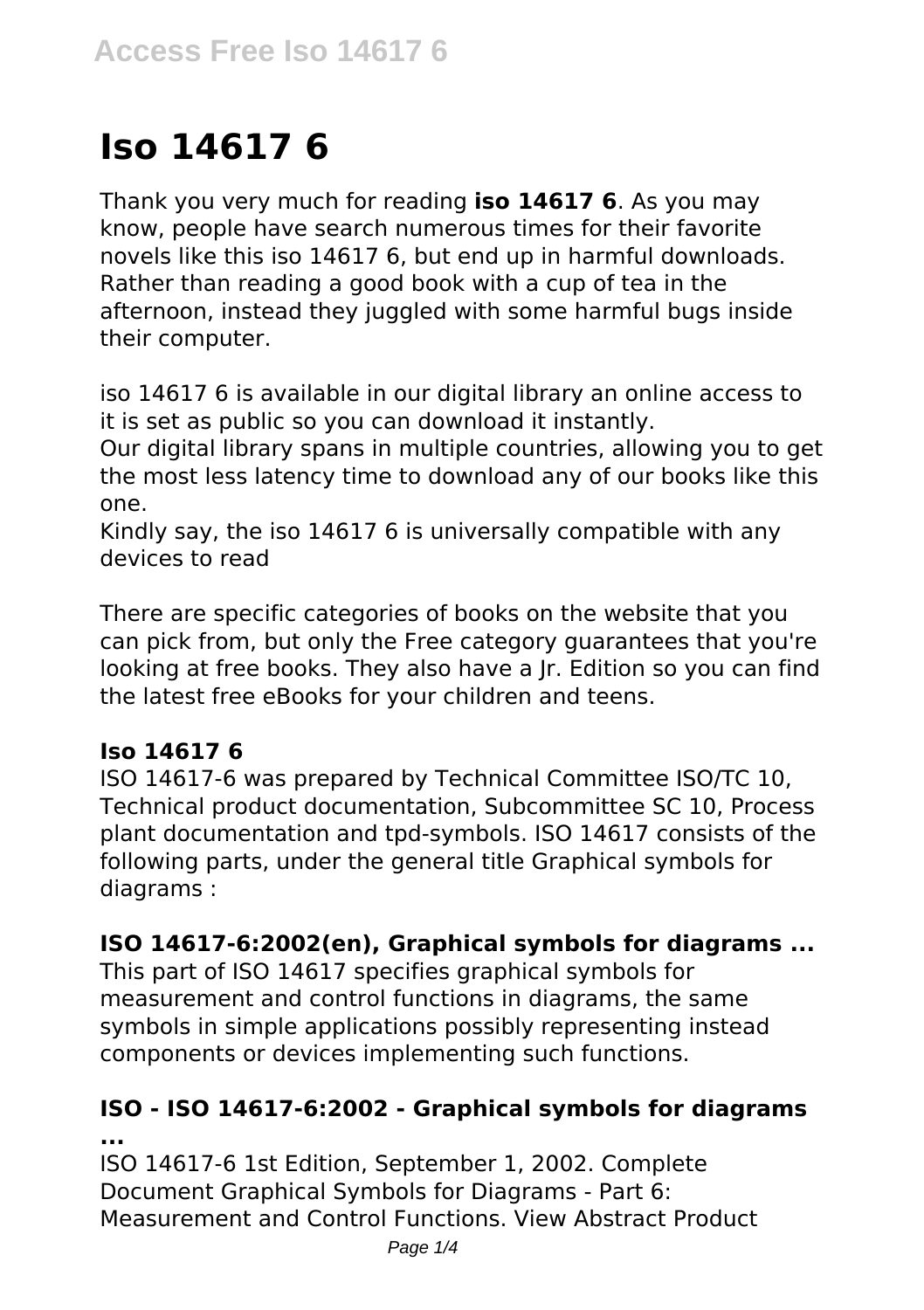Details Detail Summary View all details. Active, Most Current. EN. Additional Comments: ENGLISH Format Details ...

# **ISO 14617-6 : Graphical Symbols for Diagrams - Part 6 ...**

The purpose of ISO 14617 in its final form is the creation of a library of harmonized graphical symbols for diagrams used in technical applications. This work has been, and will be, performed in close cooperation between ISO and IEC.

# **INTERNATIONAL STANDARD 14617-6**

This part of ISO 14617 specifies graphical symbols for measurement and control functions in diagrams, the same symbols in simple applications possibly representing instead components or devices implementing such functions.

# **ISO 14617-6:2002 - Estonian Centre for Standardisation**

ISO 14617-6 was prepared by Technical Committee ISO/TC 10, Technical product documentation, Subcommittee SC 10, Process plant documentation and tpd-symbols . ISO 14617 consists of the following parts, under the general title Graphical symbols for diagrams :

## **Part 6: Measurement and control functions**

ISO 14617-6:2002 NOK 1 357,00 (eks. mva)

## **ISO 14617-6:2002 - standard.no**

ISO 14617-6, 7.3.1 have been moved to this part of ISO 15519 and the description has been changed to "Letter codes for Process Control Information (PCI)". ISO 14617-6 will be revised at first periodical review or revision after publication of this International Standard. 0.5 Figures

## **ISO 15519-2:2015(en), Specifications for diagrams for ...**

Identification and reference designation Based on STANDARD ANSI / ISA S5.1 and ISO 14617-6, the P&ID is used for the identification of measurements within the process. The identifications consist of up to 5 letters.

# **Piping and instrumentation diagram - Wikipedia**

ISO 14617-13:2004. p. 32516. ICS > 01 > 01.080 > 01.080.30.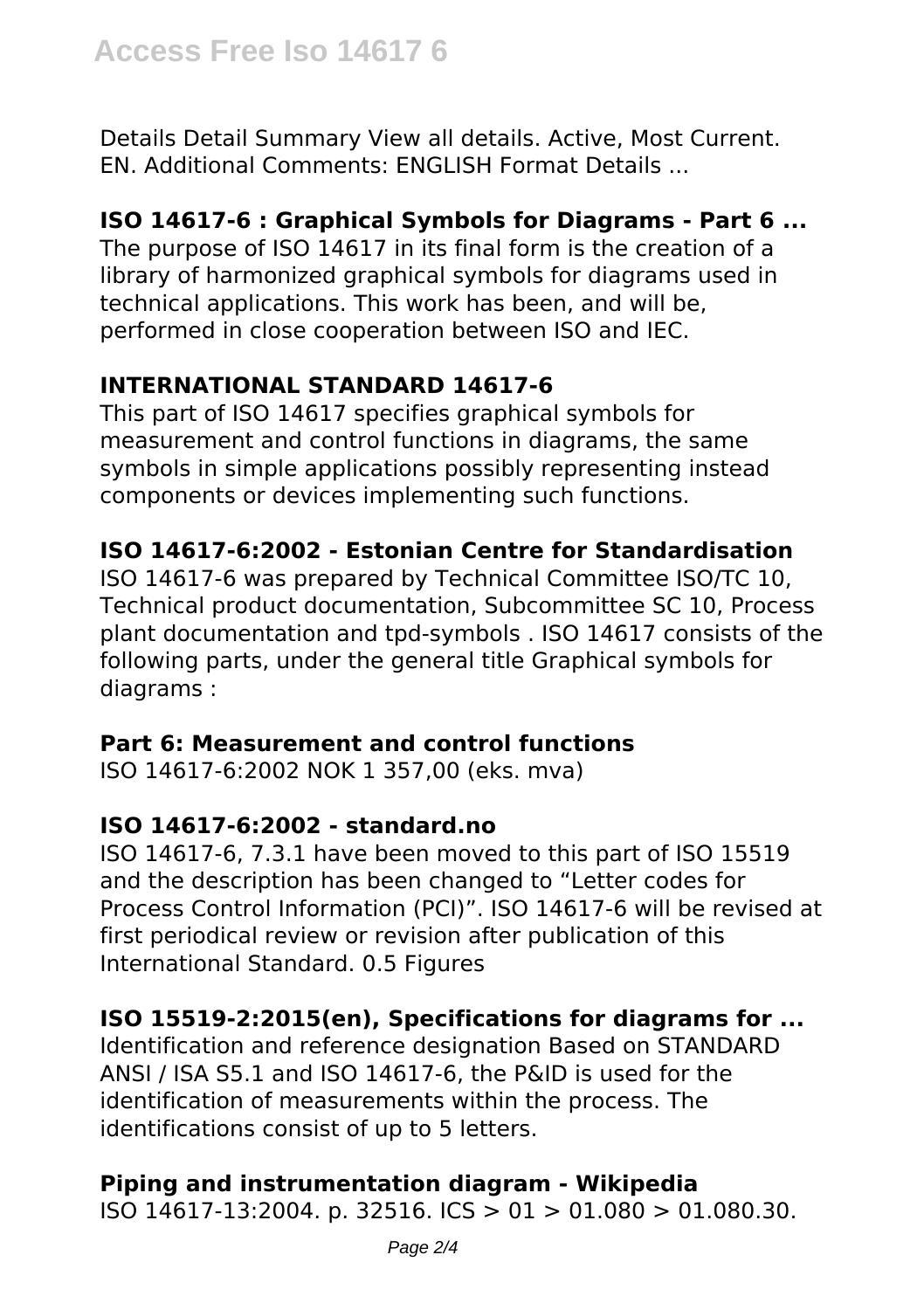ISO 14617-13:2004 Graphical symbols for diagrams — Part 13: Devices for material processing. Buy this standard This standard was last reviewed and confirmed in 2018. Therefore this version remains current. ...

## **ISO - ISO 14617-13:2004 - Graphical symbols for diagrams ...**

The purpose of ISO 14617 in its final form is the creation of a library of harmonized graphical symbols for diagrams used in technical applications. This work has been, and will be, performed in close cooperation between ISO and IEC. The ultimate result is intended to be published as a standard common to ISO and IEC, which their technical committees responsible for specific application fields ...

# **ISO 14617-1:2005(en), Graphical symbols for diagrams ...**

Typical symbols for functions can be found in ISO 14617-6, which replaces ISO 3511-1, 2, and 4 (ISO 3511-3 contained mainly symbols for hardware objects). The basic symbol consists of a circle in which a special letter code is inscribed, while the symbol for a function, intended to be implemented by a computer is a hexagon instead.

# **GRAPHICAL SYMBOLS FOR DIAGRAMS | ico-D**

Graphical symbols for diagrams - Part 6: Measurement and control functions This part of ISO 14617 specifies graphical symbols for measurement and control functions in diagrams, the same symbols in simple applications possibly representing instead components or devices implementing such functions.

#### **ISO 14617-6:2002 - Graphical symbols for diagrams - Part 6 ...**

iso/fdis 14617-6 : 60.00 (2002) International Equivalents – Equivalent Standard(s) & Relationship - (Show below) - (Hide below) Equivalent Standard(s)

# **ISO 14617-6 : 2002(R2010) | GRAPHICAL SYMBOLS FOR DIAGRAMS ...**

This part of ISO 14617 specifies graphical symbols for measurement and control functions in diagrams, the same